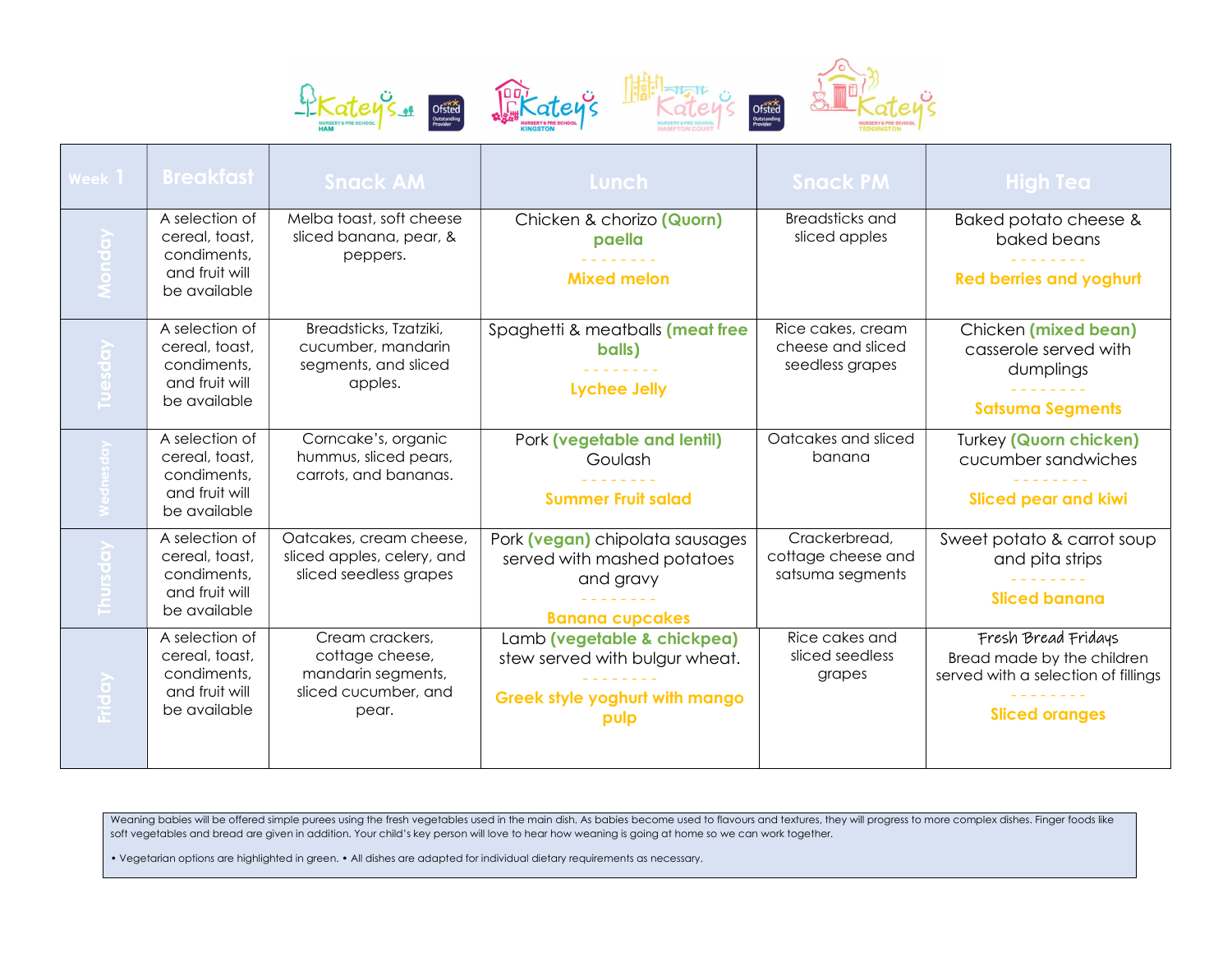

| Week 2                                           | <b>Breakfast</b>                                                                  | <b>Snack AM</b>                                                                 | Lunch                                                                                       | <b>Snack PM</b>                                       | <b>High Tea</b>                                                                                                   |
|--------------------------------------------------|-----------------------------------------------------------------------------------|---------------------------------------------------------------------------------|---------------------------------------------------------------------------------------------|-------------------------------------------------------|-------------------------------------------------------------------------------------------------------------------|
| $\overline{O}$<br>$\overline{\mathbf{C}}$<br>Mon | A selection of<br>cereal, toast,<br>condiments.<br>and fruit will be<br>available | Multigrain cracker, soft<br>cheese sliced banana,<br>pear, & peppers            | Sausage (Quorn sausage)<br>vegetables and lentil casserole<br><b>Sliced honey dew melon</b> | Rice cakes and sliced<br>seedless grapes              | Butternut squash soup served<br>with herb croutons<br><b>Sliced grapes and bananas</b>                            |
| $\overrightarrow{a}$<br>Tuesdo                   | A selection of<br>cereal, toast,<br>condiments,<br>and fruit will be<br>available | Corncake's, organic<br>hummus, sliced pears,<br>carrots, and bananas            | Pasta, Tofu, spinach, and<br>sweetcorn<br><b>Mango Mouse</b>                                | Oat cakes, cream<br>cheese and carrot                 | Fish fingers and steamed<br>vegetables<br><b>Rice pudding</b>                                                     |
| $\frac{d}{d\alpha}$                              | A selection of<br>cereal, toast,<br>condiments,<br>and fruit will be<br>available | Breadsticks, Tzatziki,<br>cucumber, mandarin<br>segments, and sliced<br>apples. | Mushroom and peas risotto<br><b>Sliced watermelon</b>                                       | Breadsticks and<br>mandarin segments                  | Chicken and vegetable<br>fajitas<br><b>Summer fruit salad</b>                                                     |
| $\overline{a}$<br>Thursde                        | A selection of<br>cereal, toast,<br>condiments,<br>and fruit will be<br>available | Oatcakes, cream cheese,<br>sliced apples, celery, and<br>sliced seedless grapes | Slow cooked beef (vegan mince)<br>vegetable and chickpea<br><b>Chocolate cupcakes</b>       | Melba toast with<br>cottage cheese and<br>sliced pear | Toasted bagel, sliced<br>cucumber, tomato and<br>cheese.<br><b>Tropical fruit smoothie</b>                        |
| Friday                                           | A selection of<br>cereal, toast,<br>condiments,<br>and fruit will be<br>available | Crackerbread, hummus,<br>mandarin segments,<br>sliced cucumber, and<br>pear     | Lamb (Quorn) & mixed<br>vegetables Shepherd's Pie.<br><b>Pineapple jelly</b>                | Corn cakes with<br>butter and sliced<br>pear          | Fresh Bread Fridays<br>Bread made by the children<br>served with a selection of fillings<br><b>Sliced oranges</b> |

Weaning babies will be offered simple purees using the fresh vegetables used in the main dish. As babies become used to flavours and textures, they will progress to more complex dishes. Finger foods like soft vegetables and bread are given in addition. Your child's key person will love to hear how weaning is going at home so we can work together.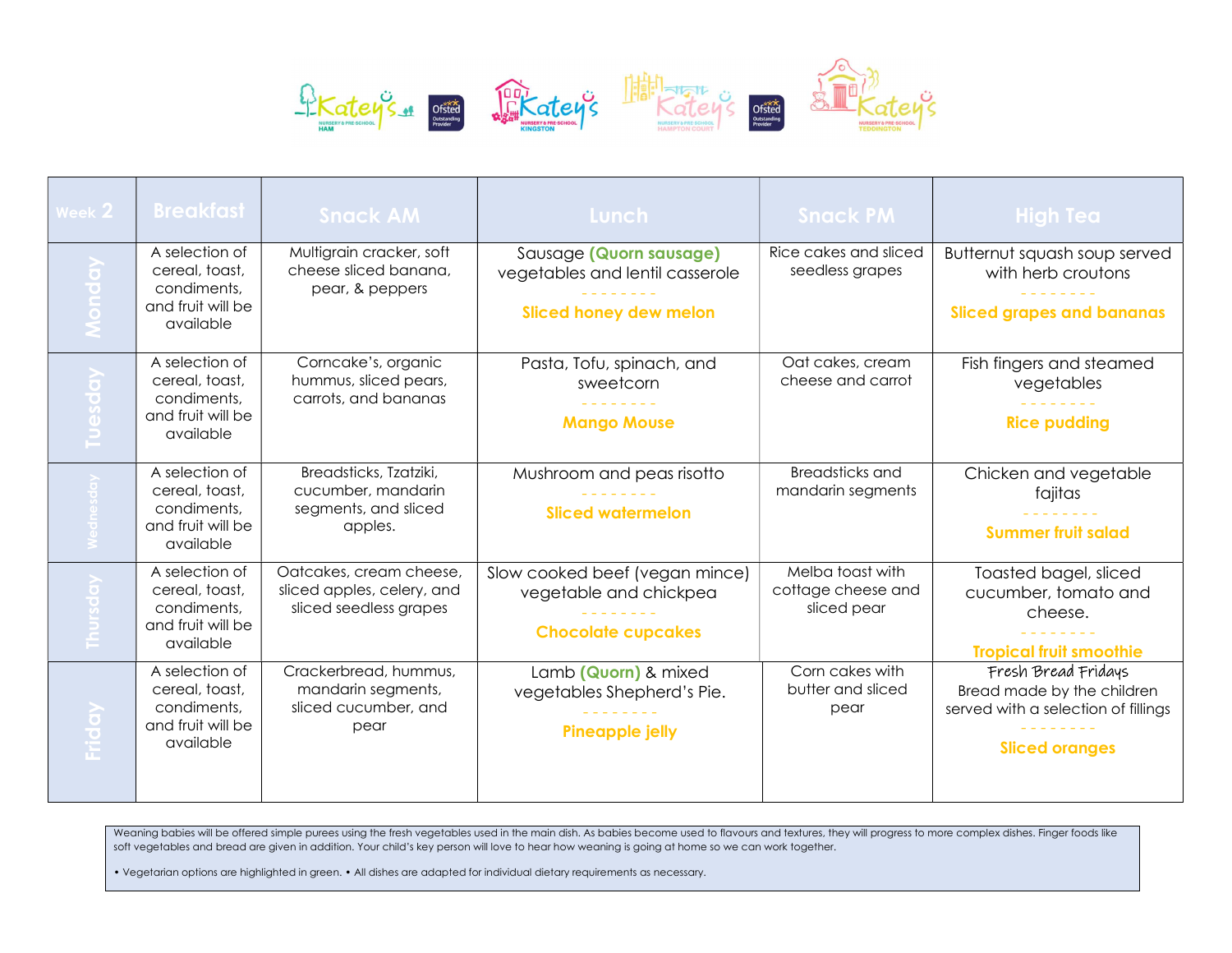







| Week 3                                              | <b>Breakfast</b>                                                                  | <b>Snack AM</b>                                                      | Lunch                                                                                                           | <b>Snack PM</b>                                                       | <b>High Tea</b>                                                                                                |
|-----------------------------------------------------|-----------------------------------------------------------------------------------|----------------------------------------------------------------------|-----------------------------------------------------------------------------------------------------------------|-----------------------------------------------------------------------|----------------------------------------------------------------------------------------------------------------|
| $\overline{O}$<br>$\overline{\bullet}$<br>$\subset$ | A selection of<br>cereal, toast,<br>condiments,<br>and fruit will be<br>available | Corncake's, organic<br>hummus, sliced pears,<br>carrots, and bananas | Beef (vegan mince) & lentil chilli<br>con carne, served with Basmati<br>rice.<br><b>Summer berry Eaton Mess</b> | Corncake's, organic<br>hummus, sliced pears,<br>carrots, and bananas. | Bruschetta with goats' cheese<br>and tomatoes<br><b>Sliced cantaloupe melon</b>                                |
|                                                     | A selection of<br>cereal, toast,<br>condiments,<br>and fruit will be<br>available | Rice cakes with cream<br>cheese and sliced seedless<br>grapes.       | Brazilian pork (tofu), beans and<br>kale stew served with basmati rice<br><b>Sliced grapes</b>                  | Oatcakes and sliced<br>banana                                         | Baked potatoes, served with<br>tuna & mayonnaise &<br>cucumber<br><b>Satsuma segments</b>                      |
|                                                     | A selection of<br>cereal, toast,<br>condiments,<br>and fruit will be<br>available | Cream crackers, cottage<br>cheese, and mandarin<br>segments          | Creamy vegetable lasagne<br><b>Tropical fruit jelly</b>                                                         | Rice cakes with<br>cream cheese and<br>sliced seedless grapes         | Chicken, (sliced Quorn<br>chicken) basil pesto and<br>avocado sandwich<br><b>Sliced watermelon</b>             |
| $\overline{\text{C}}$<br>Ē                          | A selection of<br>cereal, toast,<br>condiments,<br>and fruit will be<br>available | Rice cakes, hummus, celery<br>sticks                                 | Ratatouille served with brown rice<br>Apple crumble muffin                                                      | Melba toast with<br>cottage cheese<br>and sliced pear                 | Potato and spinach soup<br>served with croutons<br><b>Sliced pears</b>                                         |
| $\overline{O}$<br>Erid                              | A selection of<br>cereal, toast,<br>condiments,<br>and fruit will be<br>available | Multi-grain cracker, soft<br>cheese and cucumber                     | Chicken (tofu) lentil and bean<br>hotpot<br><b>Fruit salad</b>                                                  | Corncake's, organic<br>hummus, sliced pears,<br>carrots, and bananas  | Fresh Bread Fridays<br>Bread made by the children<br>served with a selection of fillings<br><b>Blueberries</b> |

Weaning babies will be offered simple purees using the fresh vegetables used in the main dish. As babies become used to flavours and textures, they will progress to more complex dishes. Finger foods like soft vegetables and bread are given in addition. Your child's key person will love to hear how weaning is going at home so we can work together.